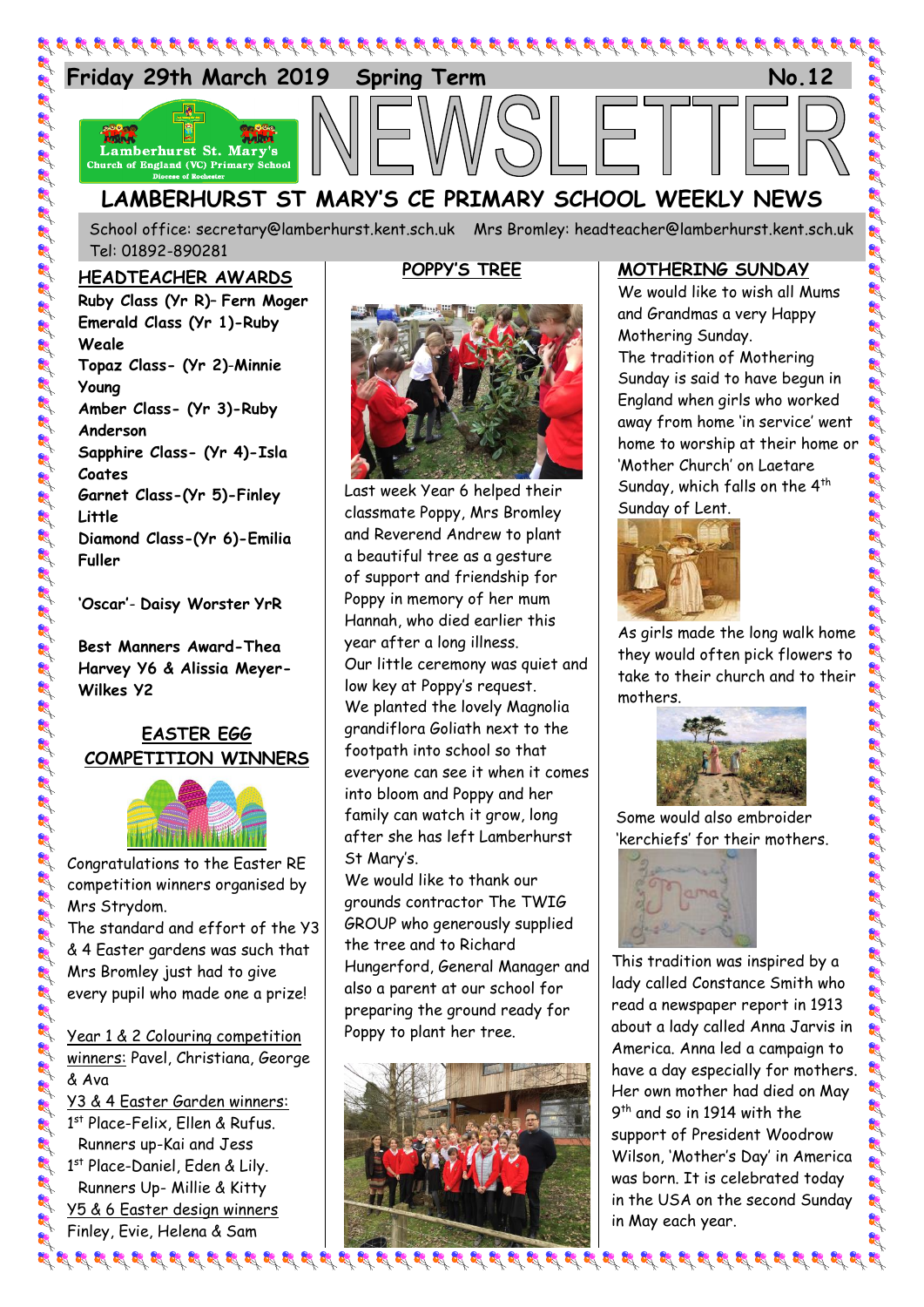

Congratulations to Cecilia, Ada, Freya, Molly, Grace, Evie, Isabelle, Megan and Annabelle who came  $4^{th}$  in the area Netball Festival this week.

This is the first time, that this new squad has played together competitively and they were amazing, winning their final match 4-0 against very experienced opponents!

Mrs Mills said that she was very proud of their determination and performance. They have been taking part in netball squad training every Wednesday lunchtime and Coach Mills will be continuing to put the team through their paces every Wednesday lunchtime ready for some planned friendly matches against local teams. The girls also looked formidable and very smart in the new school team kit

## **WELL DONE EMERALD CLASS**

Thank you so much to all of the parents and grandparents who attended the Emerald Class assembly Worship this week. They wowed us with their amazing knowledge of The Victorians with songs and such clearly articulated script.



Next Wednesday 3rd April Ruby Class families are invited to join us at 9.05am as the children lead their very first Class Assembly Worship.

### 3 3 4 3 4 3 4 3 4 3 4 3 4 3 4 3 4 **ONLINE SAFETY UPDATE FOR PARENTS**

CEOPS and the THINKUKNOW team have produced some brand new resources especially designed for children aged 4- 7yrs to support them in developing knowledge, skills and confidence to help them respond safely to risks they may encounter online. The website and new resources can also be used by parents to begin and guide conversations and shared learning at home.

There are 3 animations and some story books about 'Jesse & friends' and how to use Jessie & Friends to help keep your child safer online. Before parents watch Jessie & Friends with their child, here are a few things you can do:

\*Explore together: Ask your child to show you their favourite websites and apps and what they do on them. Listen and show interest and encourage them to teach you the basics of the site or app.

\*Initiate (and continue) conversations about online safety: Ask them if anything ever bothers or worries them while they're online. You could use examples of events from the animations and ask if they've experienced anything similar. Reinforce the key message: if anything happens online which makes them feel worried, scared or sad, the best thing to do is talk to you or another adult who they trust. \*Help your child identify adults who can help: Help your child identify trusted adults from different areas of their life such as at home or at school. •Be non-judgemental: Explain that you would never blame them for anything that might happen online, and you will always give them calm and loving support.

Supervise your child while they are online: Keep the devices your child uses in communal areas of the house such as in the living room or kitchen where an appropriate adult is able to supervise. It is not safe for 4-7 year olds to access the internet unsupervised in private spaces, such as alone in a bedroom or bathroom.

**85, 85, 85, 85, 85, 85, 85, 85, 85,** 

\*Talk to your child about how their online actions can affect others: If your child is engaging with others online remind them to consider how someone else might feel before they post or share something. If considering sharing a photo or video of somebody else, they should always ask permission first. \*SafeSearch: This is highly recommended for use with young children. Most web search engines will have a 'SafeSearch' function, which will allow you to limit the content your child is exposed to whilst online. Look out for the 'Settings' button on your web browser homepage (often shaped like a small cog). \*Parental controls: Make use of the parental controls available on your home broadband and any internet-enabled device in your home. You can learn more by reading their article on using parental controls.

https://www.thinkuknow.co.uk/pare nts/jessie-and-friends



*Today you will also receive:* **Every Family** ~ Sea Life Flyer **Every Pupil** ~ Summer Term Clubs Permission letter. **Year 4 & 5** via ParentMail ~ Cranbrook Grammar School Open School Events. **Year 5 Girls** ~ Hillview School for Girls – Year 5 Taster **Morning**